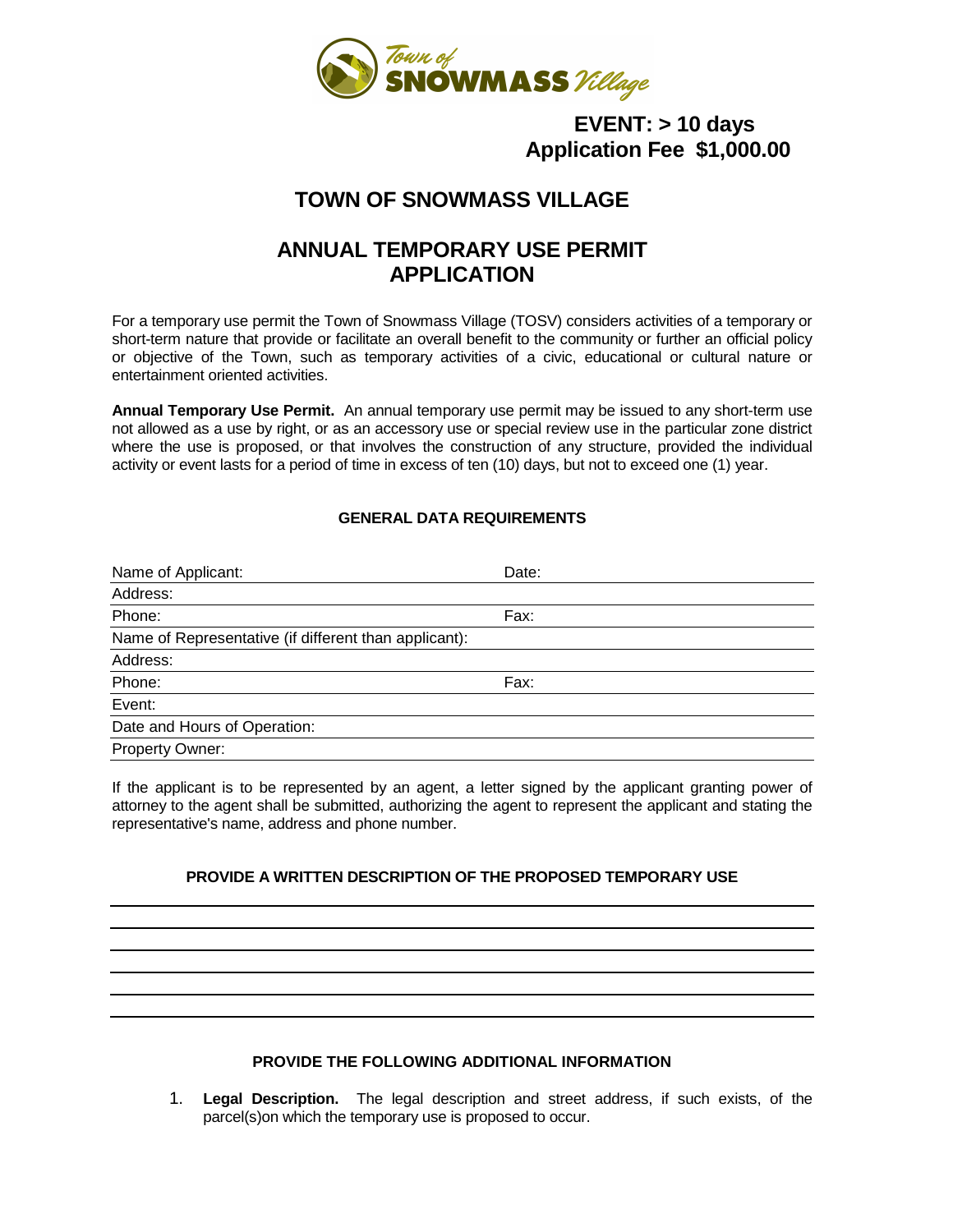- 2. **Disclosure of Ownership.** A certificate from a title insurance company or attorney licensed in the State which shall set forth the names of all owners of property included in the application. If the applicant is not the landowner, then the applicant shall present evidence to show approval of the landowner for the particular use.
- 3. **Insurance.** The applicant shall provide proof that a general liability insurance policy in the amount of one million dollars (\$1,000,000) will be in effect for the proposed temporary use and that the Town will be named as an additional insured party in the policy. The applicant shall also submit an executed indemnity and hold harmless agreement indemnifying the Town in writing against all claims, expenses or damages for injury to any person or property, directly or indirectly, as a result of the particular activity and to hold the Town harmless for any injury, expense, claim or damage to the applicant.
- 4. **Vicinity Map.** An eight and one-half inch by eleven inch (8 ½" x 11") vicinity map locating the subject parcel(s) within the Town of Snowmass Village.
- 5. **Site Drawing.** A drawing illustrating the characteristics of the site and surrounding area that are pertinent to the application, including its location, significant natural and man-made features, with particular attention to natural hazards, resources or other special areas of concern, the size and accessibility of the site and surrounding development and land use.
- 6. **Other Maps.** All other maps required for the application shall be prepared at a scale of one inch equals one hundred feet  $(1" = 100')$  or larger, on sheets no larger than thirty inches by forty-two inches (30" x 42). If it is necessary to place information on more than one (1) sheet, an index shall be included on the first sheet. Report-size versions of all maps, reduced to a sheet size of no greater than eleven inches by seventeen inches (11" x 17"), shall also be submitted.
- 7. **Notice of Traffic Disruption.** Should the event involve major disruptions in normal traffic flow, the applicant shall provide evidence as to how bring the event will be brought to the attention of the general public, specifically outlining the areas where any rerouting will occur.
- 8. **Liquor License.** Evidence that a liquor license or any other necessary Town application has been submitted to the Town Clerk, whenever applicable.
- 9. **Base Fee.** The application shall be accompanied by the applicable base fee from the Building and Planning Department's fee schedule. The applicant shall reimburse the Town for such amounts in excess of the base fee as determined by the Planning Director. The reimbursement to the Town by the applicant shall be due and payable within fifteen (15) days of the date of billing.

#### **NO APPLICATION WILL BE PROCESSED UNTIL ALL REQUIRED INFORMATION IS PROVIDED**

#### **REVIEW STANDARDS**

An application for a temporary use permit shall comply with the following standards. Please address these standards in the space provided below:

1. **Use Shall Be Appropriate.** The proposed temporary use shall be appropriate in the particular location, taking into consideration the nature of the use, its relationship to surrounding land uses and its impact with respect to environmental, social and economic matters.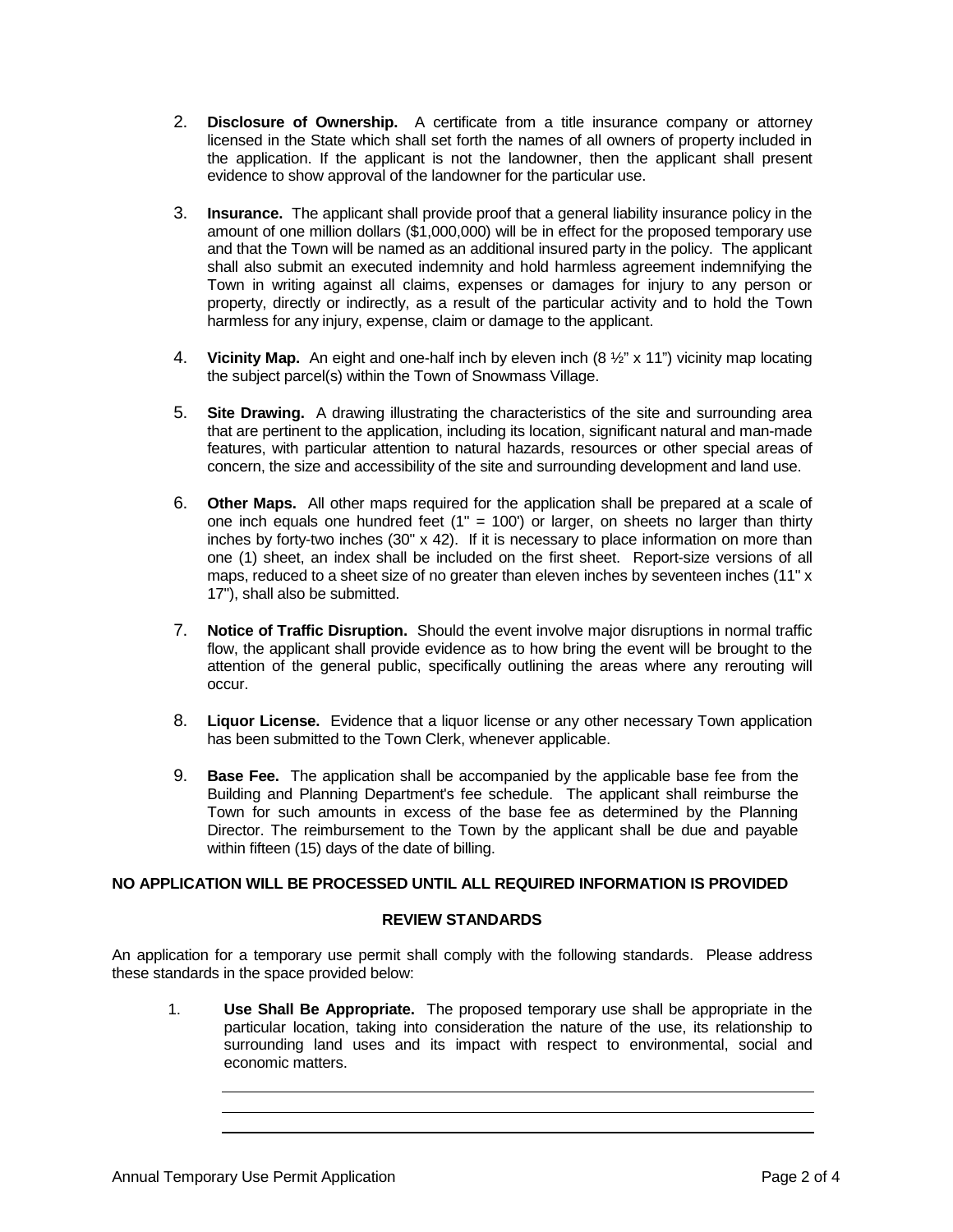- 2. **Use Shall Comply With Policies and Regulations.** The proposed temporary use shall comply with the Town's adopted policies and regulations, and shall not violate any applicable state, county or federal laws.
- 3. **Applicant's Skills and Experience.** The applicant shall demonstrate that he possesses the requisite skill and experience to ensure that the particular activity will be conducted in a safe and orderly manner.
- 4. **Written Approval.** The applicant shall obtain written approval from all reviewing agencies having jurisdiction over the proposed temporary use.

\_\_\_\_\_\_\_\_\_\_\_\_\_\_\_\_\_\_\_\_\_\_\_\_\_\_\_\_\_\_\_\_\_\_\_\_\_\_\_\_\_\_\_\_\_\_\_\_\_\_\_\_\_\_\_\_\_\_\_\_\_\_\_\_\_\_\_\_\_ \_\_\_\_\_\_\_\_\_\_\_\_\_\_\_\_\_\_\_\_\_\_\_\_\_\_\_\_\_\_\_\_\_\_\_\_\_\_\_\_\_\_\_\_\_\_\_\_\_\_\_\_\_\_\_\_\_\_\_\_\_\_\_\_\_\_\_\_\_ \_\_\_\_\_\_\_\_\_\_\_\_\_\_\_\_\_\_\_\_\_\_\_\_\_\_\_\_\_\_\_\_\_\_\_\_\_\_\_\_\_\_\_\_\_\_\_\_\_\_\_\_\_\_\_\_\_\_\_\_\_\_\_\_\_\_\_\_\_

#### **REVIEW PROCEDURE**

- 1. **Pre-Application Conference.** Attendance at a pre-application conference is optional prior to submission of an application for an annual temporary use permit. The topics of discussion at the pre-application conference may include:
	- A. **Use and Timing.** The nature of the use in question and the time frame for which the temporary use permit is proposed to be in effect.
	- B. **Site Characteristics.** Physical characteristics of the site and surrounding area that will influence the determination of the suitability of the site for the proposed temporary use**.**
	- C. **Applicable Provisions.** The provisions of this Section that apply to the proposal, including the applicable review procedures, submission requirements and review standards.
	- D. **Emergency Plans.** Provisions and plans for dealing with potential emergency
	- E. **Water and Sanitation.** Necessity for and availability of drinking water and sanitary facilities.
	- F. **Food and Beverage Service.** If food and beverage service is to be provided, a plan to provide such services and evidence of other necessary approvals or licenses.
	- G. **Parking and Transportation.** A parking and transportation plan and the necessity for police assistance.
	- H. **Admissions Schedule.** A rate, fee or admissions schedule for all or a portion of the activity, if applicable**.**
	- I. **Unique Concerns.** Any other concerns unique to the particular activity.
- 2. **Submission of Application.** The applicant shall submit this application to the Planning Department.